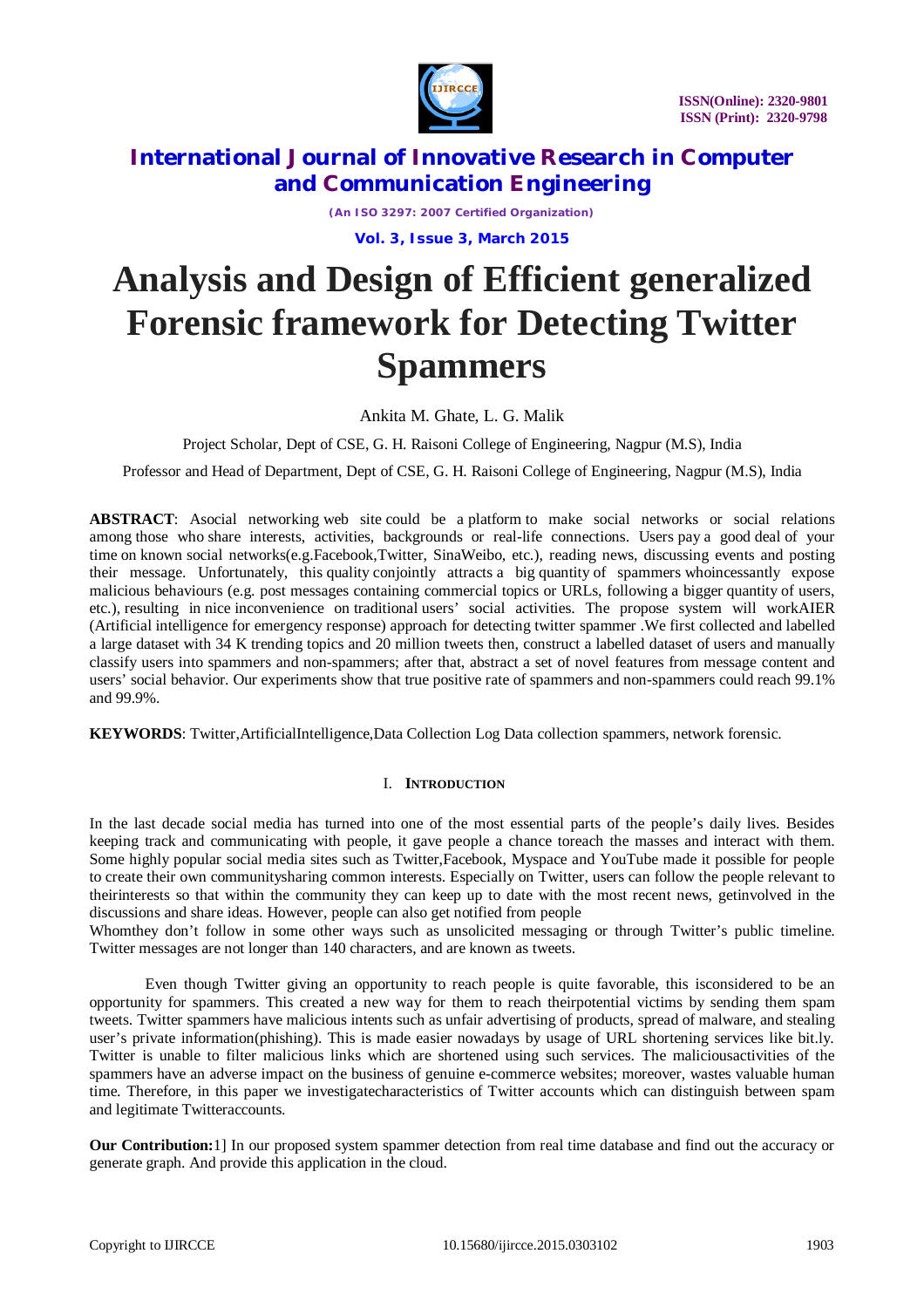

*(An ISO 3297: 2007 Certified Organization)*

### **Vol. 3, Issue 3, March 2015**

### II. **RELATED WORK**

As a part of the literature review several papers have been examined and analyzed to form a set of metrics that could depict the features of Twitter spam account. First paper reviewed was published by Benevenuto et al. [1] based on a research that aimed to capture the spam accounts through some features related to tweet content and users' social behavior. These features and a dataset consisting of over 54 million users and 1.8 billion tweets was the input to a classification algorithm. As a result, approximately 70% spam accounts and 96% legitimate accounts have been identified, and a set of important common characteristics of spam accounts were proposed. Second paper published by McCord et al. [2] proposed a set of classifications based on user and content features which are used in spam detection. As for the dataset collection active Twitter users were crawled and their most recent 100 tweets, followers and following information was gathered, and through the user and content based features the dataset was analyzed. Consequently, Random Forest which is one of the four classification techniques performed in the study gives the best precision of 95.7%. Stringhini et al. [3] presented a study which managed to detect over 15 thousand spam accounts in collaboration with Twitter, and have them suspended. This study aimed to find out how spam accounts operate not only in Twitter, but also two other major social network sites Facebook and Myspace. Wang et al. [4][5] showed how machine learning can be adapted for the spam detection purpose in Twitter. For this experiment several features (graphbased and content based) were extracted from most recent 20 tweets and user's social features in order to form a real dataset. This study was proven to be efficient for detecting spam accounts in Twitter. Lee et al. [6] presents a 7 months long study for making long term observations on spammers in social media. Through deployment of 60 honeypot accounts they managed to find 36.000 candidate spam accounts. As a result of this study they found out that the spammers revealed some key distinguishing characteristics in their behaviors. One of the disadvantages found out about the reviewed papers is that some of them require metrics that are very expensive to compute. For example, Stringhini et al. [7] was able to do collaboration with Twitter, so they managed to get over computational difficulties.

### III.**PROPOSED FRAMEWORK FOR DATA COLLECTION IN SYSTEM**

In this paper we will implement system analysis data from twitter dataset. It collects data from dataset and detects spammers from user tweets.

#### A. *Data Collection:*

In the Data collection step the forensic method is to identify possible information of source node and collect all information related to source, destination, and time of activity, process ID, port address. Major sources of data are personal computers, browsing log data information, digital storage media which store image of data, Routers in network device, Cell Phones, Digital Camera, Network traffic in system etc



Fig. 1. Block Diagram of proposed system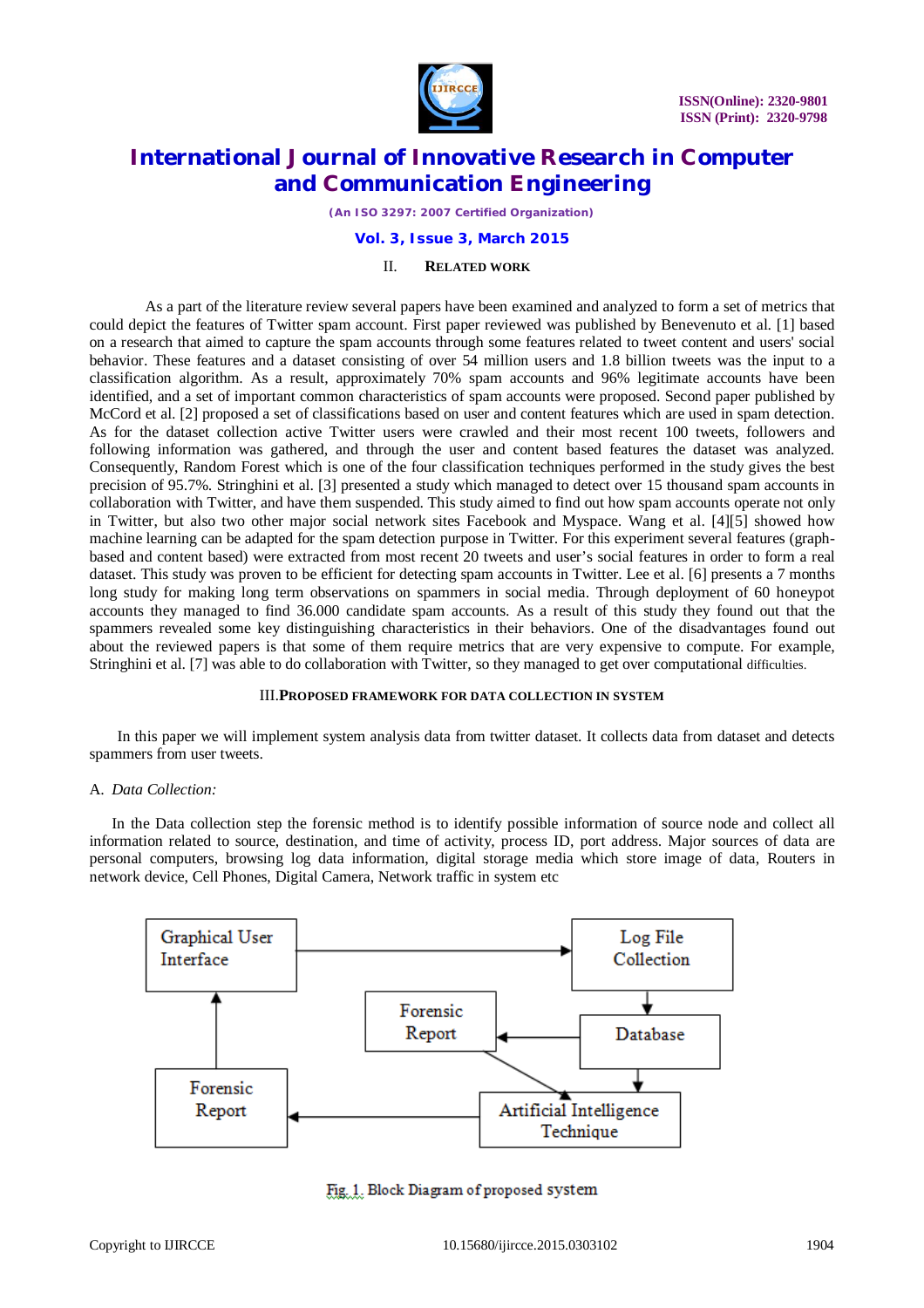

*(An ISO 3297: 2007 Certified Organization)*

## **Vol. 3, Issue 3, March 2015**

# Graphical Interface:

The graphical interface provides investigators to provide ease in find out the evidence from the computer system where crime is occur. This is also shows the result of processing data in presentable form. The representation of data can be able to analysis with using Graph, tabular form or in form of report.

| <b>Testuser's Tweet Profile</b>                                  | Create a Tweet                                      |
|------------------------------------------------------------------|-----------------------------------------------------|
| Testuser @user1<br>4 Tweets<br>1 Followers<br>1 Following        | Hi this is a Public Tweet<br><b>Z</b> Public Tweet! |
| Your Tweet Buddies                                               |                                                     |
| administrator @admin tweeted 5 days ago<br>this is new<br>Follow |                                                     |
| administrator @admin tweeted 5 days ago<br>hi<br>Follow          |                                                     |
| administrator @admin tweeted 5 days ago<br>hi<br>Follow          |                                                     |
|                                                                  |                                                     |

Fig.2. GUI of twitter

#### B. *Database:*

Database is used to store and collects evidence from crime side using proposed system and stored required data for investigation. The database provides flexibility to store the data in table format. The attribute gives more information about the normal user and the malicious user, also it able to know the source IP address of user. We have download and used twitter dataset that size is 230K from Amazon Web Service.

### C. *LogFile Collection:*

In this step log data of browser have been captured and stored in database for investigation. This file log contains history of browser in which user log information retrieved.

The figure 2 shows the running process in the computer system including running process name, session name and usage of memory in system. The all process file related information is retrieve in text file for further examination analysis of evidence.Figure 3 shows log information data from the web browser which include browsing date, URL that are recently browsed. In crime investigation log history of web browser gives more information about thread or normal user file analysis.

### D. *Artificial Intelligent Technique:*

This approach identifying the network spammers from network using artificial intelligence technique.In this approach analysis, detecting and investigate the twitter spammers.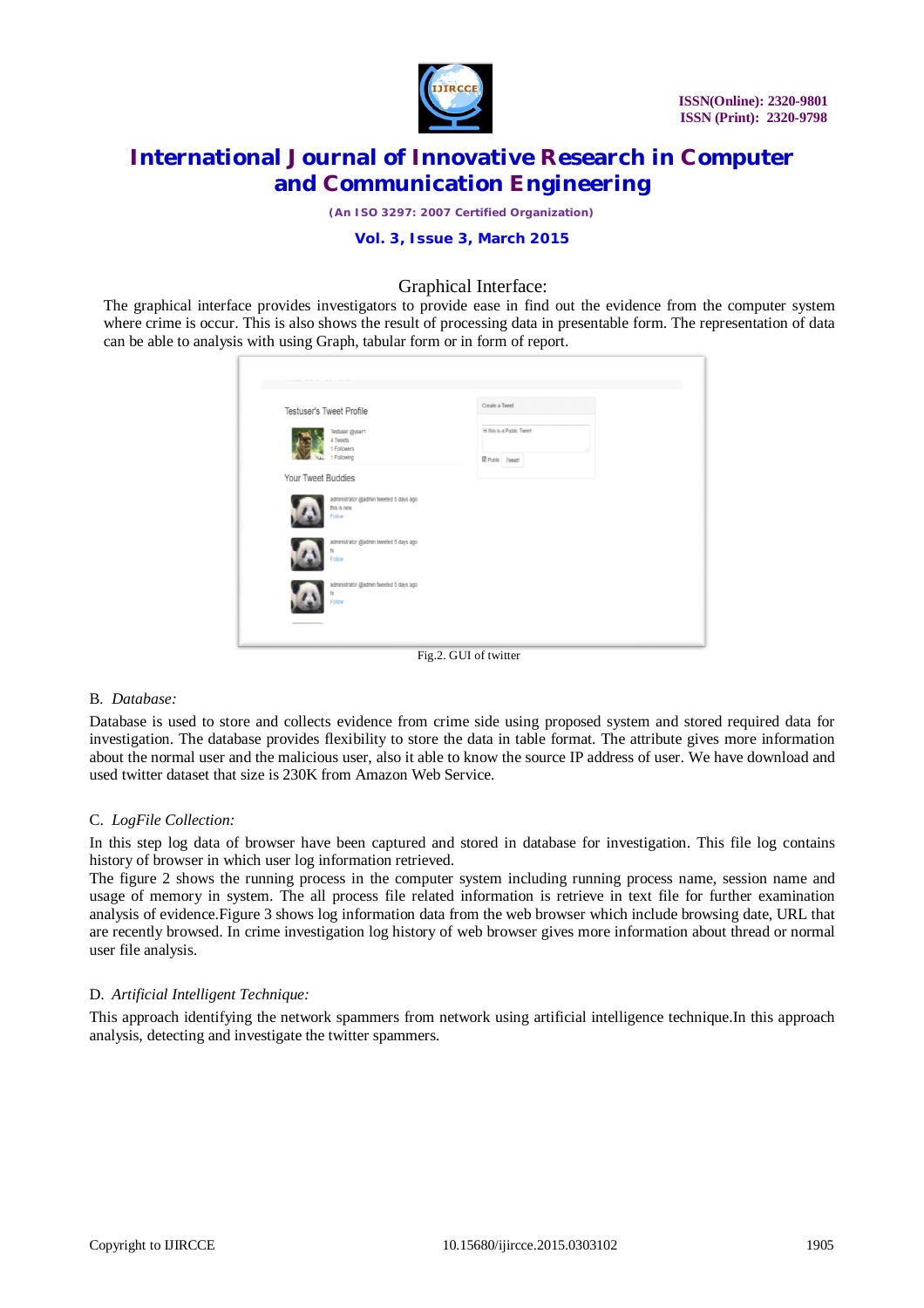

# *(An ISO 3297: 2007 Certified Organization)*

### **Vol. 3, Issue 3, March 2015**



Fig 3: Steps for investigation of Spammers

#### IV. **GENERAL METHODOLOGY FOR SPAM DETECTION APPROACH**

In our system we use the artificial intelligence technique for detection of spammers. We use two approaches i.e. 1]user keyword violation and 2]find out repeated keywords.

### A. *User Keyword* Voilation*:*

In this approach finding per day spammers according user tweets.and generate graph as per user tweets.It also finding the unwanted keywords or restricted keywords.This keyword creates problem for user.our approach is advantage for that particular person.our approch also generates forensic report.



Fig 4:Keyword violation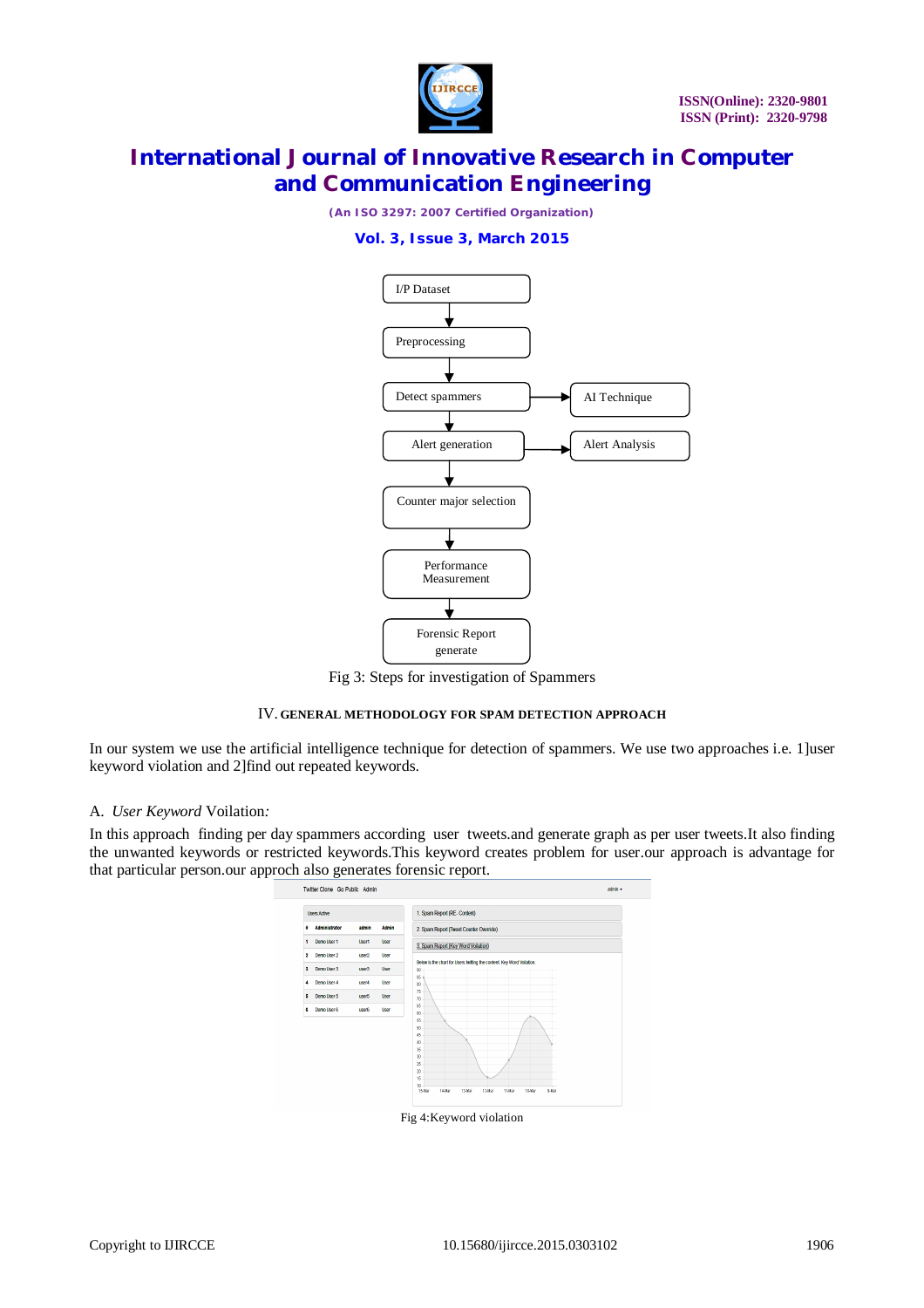

*(An ISO 3297: 2007 Certified Organization)*

**Vol. 3, Issue 3, March 2015**

### B. *User Keyword* Override*:*

 *In this approach finding repeated tweets.when same tweets sending number of times per day this tweets called as a spammers.This keyword analysis and detected from server and generate forensic report.*



#### V. **RECOUNT GRAPH**

Thisgraph counting the spam keyword.The user rewetting the content from above graph. Following graph shows the performance of implemented system. As it shows, the accuracy rate of our implementation in percentage.



### VI.**CONCLUSION AND FUTURE ENHANCEMENT**

In this paper cybercrime data is collected withusing of proposed methodology, For evidence the log file is captured from real time database and detecting spammers using artificial intelligence approach. Here two techniques used keyword violation and override keyword and detecting spammers for that particular technique. Also generating forensic report from that technique.

 In future work, the proposed method can suggest investigating under real time network settings for forensic investigation and generating forensic report.